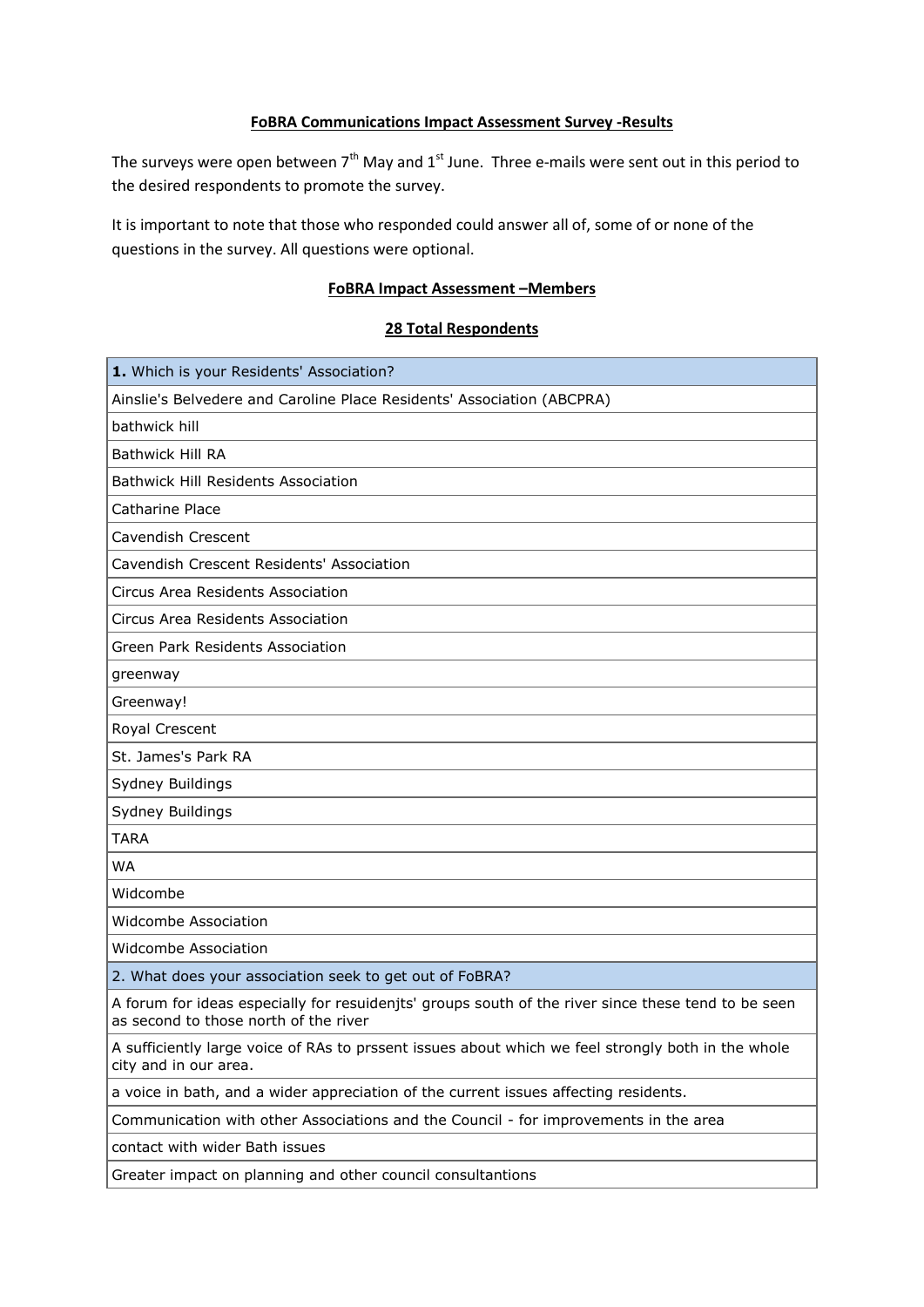Greater overview of City matters. co-operation with other RAs. Ensuring that Widcombe maintains a high profile as an important and unique part of the City

information on what is happening in Bath, in particular local missues in this area

Information, support

Keep up with whats going on

Liaison with colleague associations in Bath; an opportunity to influence these when their initiatives are contrary to our own preferences; more information about developments in the City; more traction with the Council and others

Maintain links with wider Bath community over and above the direct relationships we have with elected representatives and council officers.

Representation on issues affecting local residents

Share thinking/ideas. Pursue and achieve improvements in the local environment for the benefit of our residents

Support and Information

Support for our work

The opportunity to co-ordinate action on issues of mutual interest.

To be informed of matters that affect the residents of Bath in general and our RA area in particular; and to be able to influence (through FoBRA)those in the Council and other stakeholders to make Bath a better place in which to live.

To keep in touch with and involved in Bath matters which are of importance to residents

To keep up to date with planning for the city and to respond and make suggestions

To link the associations together

Wider representation for matters affecting the Crescent which are communal to Bath in general (or other similar roads within it) eg Street Lighting improvements - we have been told we don't qualify for the Heritage lighting afforded to Lansdown Crescent and Somerset Place etc

**3.** Have you attended FoBRA meetings?

| Yes: $ $ | 65.2% | $\overline{1}$ |
|----------|-------|----------------|
| No:      | 34.8% |                |

**4.** If you attend FoBRA meetings, how satisfied are you that FoBRA keeps you informed about things or issues which might affect your RA? Very Satisfied: 26.7% 4

| Very Satisfied:    | 20.7% |  |
|--------------------|-------|--|
| Satisfied:         | 60.0% |  |
| Dissatisfied:      | 6.7%  |  |
| Very Dissatisfied: | 6.7%  |  |

| <b>5.</b> Are you aware of the key objectives being acted upon by FoBRA? |  |       |  |  |
|--------------------------------------------------------------------------|--|-------|--|--|
| Yes:                                                                     |  | 91.3% |  |  |
|                                                                          |  | 8.7%  |  |  |

| <b>6.</b> How do you feel FoBRA best supports your RA? |  |     |  |
|--------------------------------------------------------|--|-----|--|
| Setting focus or direction:                            |  | n/a |  |
| Providing advice and $\left  \right $                  |  | n/a |  |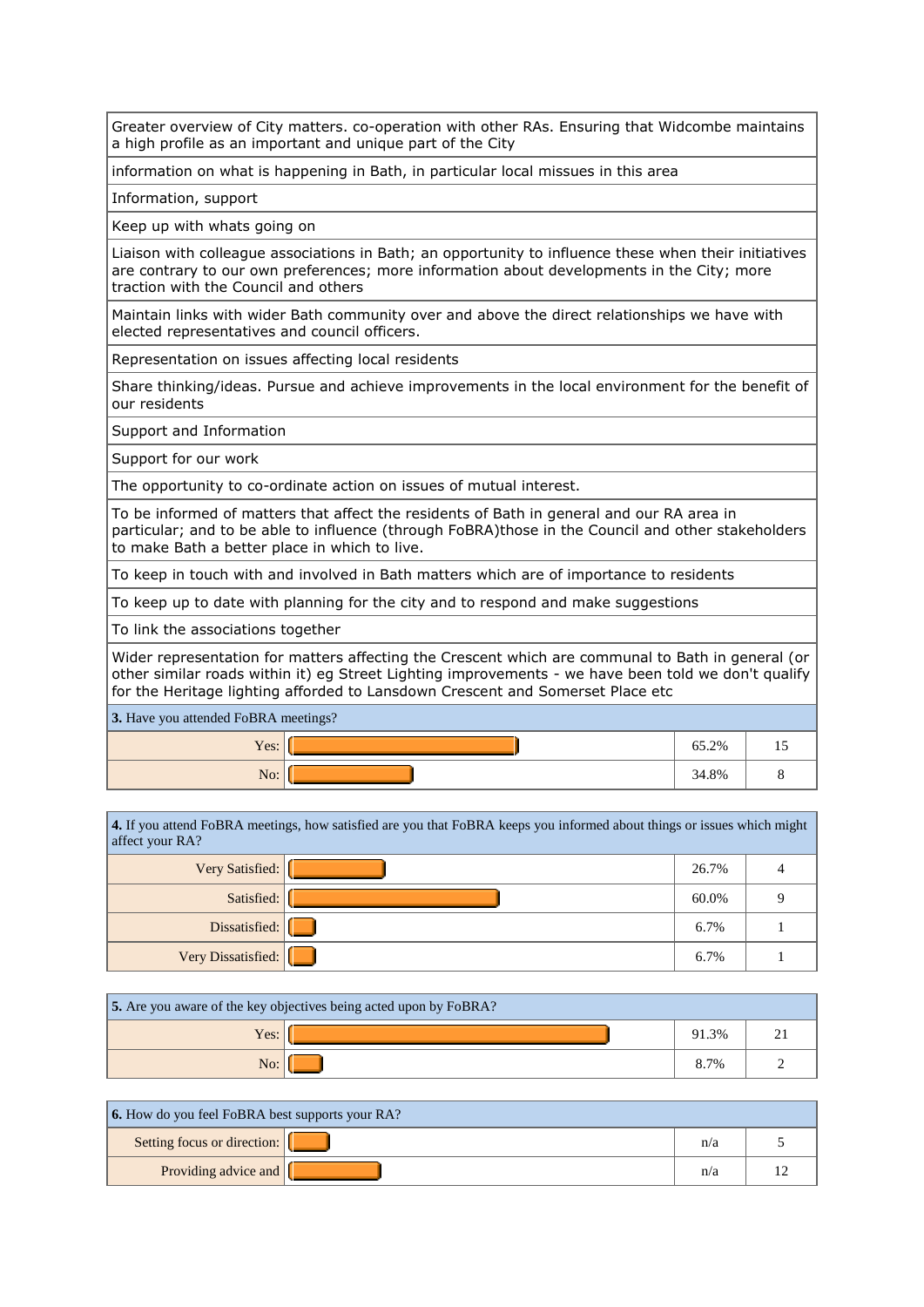| information:                                                                                                                                                                                                                                                                       |                                                                                                                                                                                                     |       |    |
|------------------------------------------------------------------------------------------------------------------------------------------------------------------------------------------------------------------------------------------------------------------------------------|-----------------------------------------------------------------------------------------------------------------------------------------------------------------------------------------------------|-------|----|
| Supporting campaigns:                                                                                                                                                                                                                                                              |                                                                                                                                                                                                     | n/a   | 7  |
| Bringing RAs together:                                                                                                                                                                                                                                                             |                                                                                                                                                                                                     | n/a   | 20 |
| Other (please specify):                                                                                                                                                                                                                                                            |                                                                                                                                                                                                     | n/a   | 3  |
| Do not consider that it supports our RA                                                                                                                                                                                                                                            |                                                                                                                                                                                                     |       |    |
| members what to do ("setting focus or direction"?).                                                                                                                                                                                                                                | I'm not sure whether the question means "How do you feel FoBRA ideally should support your RA"<br>or "How do you feel FoBRA actually supports your RA". Anyway, it is not for FoBRA to tell its     |       |    |
| Value limited to FoBRA being a source of information.                                                                                                                                                                                                                              |                                                                                                                                                                                                     |       |    |
|                                                                                                                                                                                                                                                                                    | 7. How do you think FoBRA benefits from your RA being one of their members?                                                                                                                         |       |    |
| All input from all RAs should be of benefit via our Chairmen                                                                                                                                                                                                                       |                                                                                                                                                                                                     |       |    |
|                                                                                                                                                                                                                                                                                    | Ensures FoBRA does not become over-emphatic upon the very centre of the City                                                                                                                        |       |    |
| proposals made by all members of the 27 associations.                                                                                                                                                                                                                              | FoBRA is a broad church and I would hope and expect it to listen to and, if agreed, act on                                                                                                          |       |    |
| Hears views of all residents of the city                                                                                                                                                                                                                                           |                                                                                                                                                                                                     |       |    |
| In theory it should make the organisation stronger                                                                                                                                                                                                                                 |                                                                                                                                                                                                     |       |    |
| information on local issues                                                                                                                                                                                                                                                        |                                                                                                                                                                                                     |       |    |
|                                                                                                                                                                                                                                                                                    | It obtains guidance on the views of RA members; has the RA as a channel of communication to RA<br>members; has coverage of the RAs area and receives subscription income from the RA                |       |    |
| interest.                                                                                                                                                                                                                                                                          | It probably doesn't much. we are a small group and attend irregularly. But we do follow items of                                                                                                    |       |    |
| Larger Numbers of RA's equals greater influence                                                                                                                                                                                                                                    |                                                                                                                                                                                                     |       |    |
| non central bath contact/context                                                                                                                                                                                                                                                   |                                                                                                                                                                                                     |       |    |
| Our Association is aware of the issues involved in Bath                                                                                                                                                                                                                            |                                                                                                                                                                                                     |       |    |
| appropriate) in common with large sections of the City                                                                                                                                                                                                                             | Probably not much - other than financially! However we are a listed Crescent and therefore part of<br>the `tourist agenda' with a responsibility to preserve and maintain as well as improve (where |       |    |
| Representation about issues in the City Centre                                                                                                                                                                                                                                     |                                                                                                                                                                                                     |       |    |
| arguably be weaker RC was not a member.                                                                                                                                                                                                                                            | Royal Crescent is a key focal point of the city and its tourist economy. FoBRA's voice would                                                                                                        |       |    |
|                                                                                                                                                                                                                                                                                    | Should represent a larger representations of views across the subject areas                                                                                                                         |       |    |
|                                                                                                                                                                                                                                                                                    | The larger its membership the more weight it carries with others. And we are reasonably active.                                                                                                     |       |    |
| RAs e.g. Rossiter Road, Beechen Cliff NT etc.                                                                                                                                                                                                                                      | The WA is the largest RA in bath so it often covers important campaigns & issues relating to all                                                                                                    |       |    |
| We are active in providing feedback on City Centre living.                                                                                                                                                                                                                         |                                                                                                                                                                                                     |       |    |
| We are the biggest residents association in Bath - we are proactive in working with residents to<br>improve the Widcombe area for residents, businesses and visitors. We are active members of<br>FOBRA and bring knowledge and expertise in positive delivery for local residents |                                                                                                                                                                                                     |       |    |
| we have an active representative attending meetings                                                                                                                                                                                                                                |                                                                                                                                                                                                     |       |    |
| We rarely fail to be represented at meetings and add the voice of Bath's largest RA.                                                                                                                                                                                               |                                                                                                                                                                                                     |       |    |
|                                                                                                                                                                                                                                                                                    | 8. Do you think that FoBRA takes into account the views of your RA when making decisions?                                                                                                           |       |    |
| Yes:                                                                                                                                                                                                                                                                               |                                                                                                                                                                                                     | 30.0% | 6  |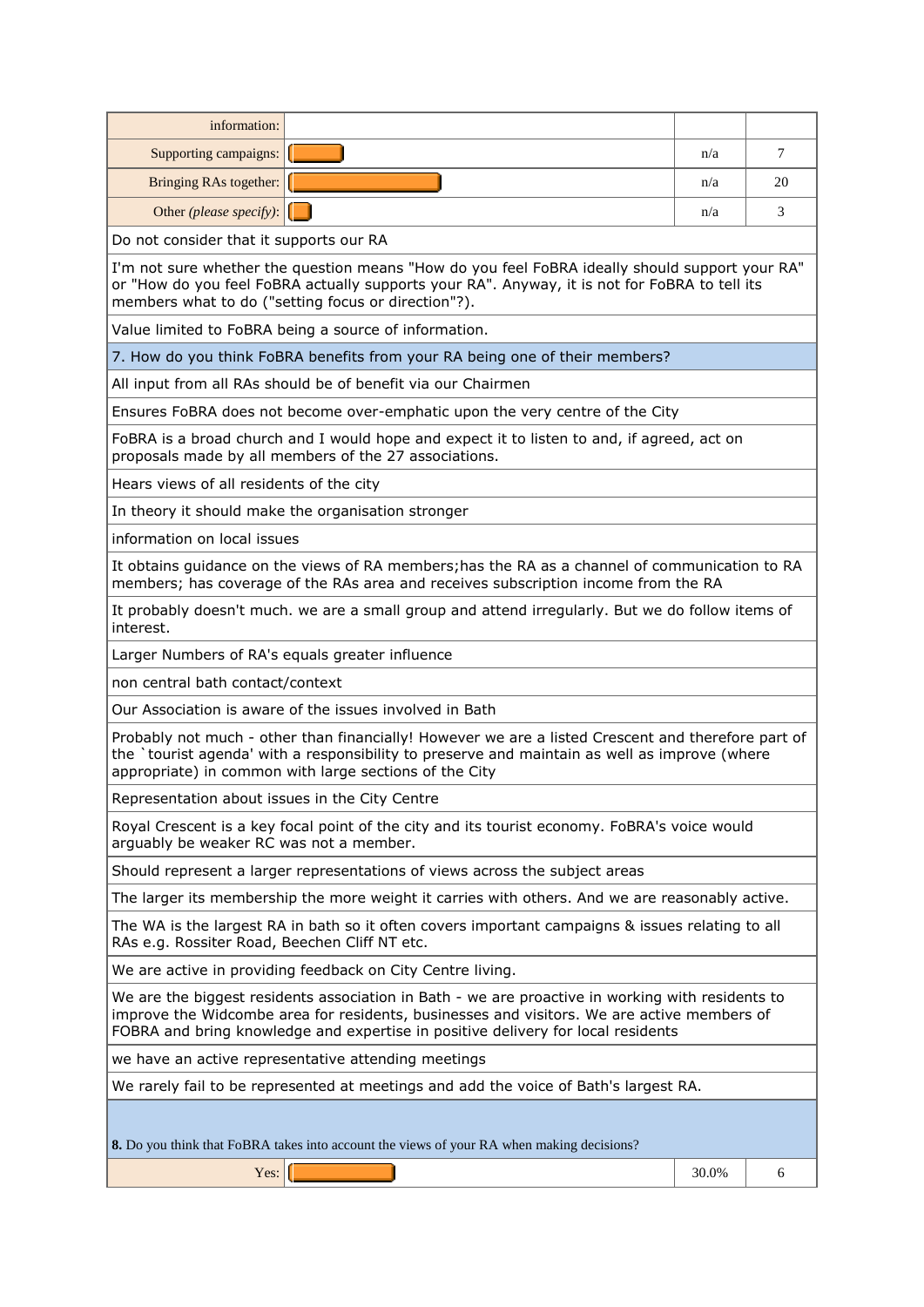| No:         | 25.0% |  |
|-------------|-------|--|
| Don't know: | 45.0% |  |

| 9. Do you have the opportunity to contribute to FoBRA decisions which affect your area? |  |         |  |  |
|-----------------------------------------------------------------------------------------|--|---------|--|--|
| Yes:                                                                                    |  | 85.0%   |  |  |
| No:                                                                                     |  | 15.0%   |  |  |
| I don't know how to:                                                                    |  | $0.0\%$ |  |  |

**10.** Do you feel that you have adequate opportunity to contribute to discussions and decisions when in attendance at FoBRA meetings?

| $V_{\text{AC}}$<br>1 <sub>0</sub> | 75.0% |  |
|-----------------------------------|-------|--|
| N <sub>o</sub>                    | 25.0% |  |

٦

| 11. Are you satisfied with the current methods of involvement in FoBRA?                                                                                                                                                                                                                                                                                                                                       |       |    |  |
|---------------------------------------------------------------------------------------------------------------------------------------------------------------------------------------------------------------------------------------------------------------------------------------------------------------------------------------------------------------------------------------------------------------|-------|----|--|
| Very Satisfied:                                                                                                                                                                                                                                                                                                                                                                                               | 10.0% | 2  |  |
| Satisfied:                                                                                                                                                                                                                                                                                                                                                                                                    | 70.0% | 14 |  |
| Dissatisfied:                                                                                                                                                                                                                                                                                                                                                                                                 | 15.0% | 3  |  |
| Very Dissatisfied:                                                                                                                                                                                                                                                                                                                                                                                            | 5.0%  | 1  |  |
| 12. What do you think FoBRA should be communicating?                                                                                                                                                                                                                                                                                                                                                          |       |    |  |
| A collective view on issues  not just those chosen by the chairman                                                                                                                                                                                                                                                                                                                                            |       |    |  |
| Any/all issues that effect Bath residents                                                                                                                                                                                                                                                                                                                                                                     |       |    |  |
| Cross cutting issues and issues about which local RA's have asked for support                                                                                                                                                                                                                                                                                                                                 |       |    |  |
| FOBRA appears (from the outside) to be rather closed and a bit stuffy and boring- Often meetings<br>like this are very dull- yet they cover essential issues like localism so maybe a better press or PR &<br>a livelier image or meetings may help?!                                                                                                                                                         |       |    |  |
| FoBRA needs to tell us of what it learns relating to issues affecting most of or much of Bath which<br>apply to our area.                                                                                                                                                                                                                                                                                     |       |    |  |
| FoBRA should be communicating the views of the RAs and not just those of the few                                                                                                                                                                                                                                                                                                                              |       |    |  |
| Internally minutes are comprehensive and good although there is little or no communication across<br>the membership in between meetings. Externally, there are few areas in which FoBRA's should be<br>campaigning noisily - a view that I suspect most RAs would agree with. Rather it should be<br>maintaining relationships with councillors and officials and reporting more openly to its<br>membership. |       |    |  |
| local residents issues to the Council                                                                                                                                                                                                                                                                                                                                                                         |       |    |  |
| Perhaps using the local newspaper and other media to communicate with people not having local<br>Associations                                                                                                                                                                                                                                                                                                 |       |    |  |
| Regular reports on the progress of Bath issues of concern to residents, highlighting positive<br>developments and continuing challenges                                                                                                                                                                                                                                                                       |       |    |  |
| Short summaries of developments on issues of key interest.                                                                                                                                                                                                                                                                                                                                                    |       |    |  |
| Strengthening links between different RA's and helping the city work towards the same objectives<br>to improve the quality of living.                                                                                                                                                                                                                                                                         |       |    |  |
| The many concerns of Bath residents about the life of the city.                                                                                                                                                                                                                                                                                                                                               |       |    |  |
| Through its excellent chairman and secretary, FoBRA should continue to communicate effectively                                                                                                                                                                                                                                                                                                                |       |    |  |
|                                                                                                                                                                                                                                                                                                                                                                                                               |       |    |  |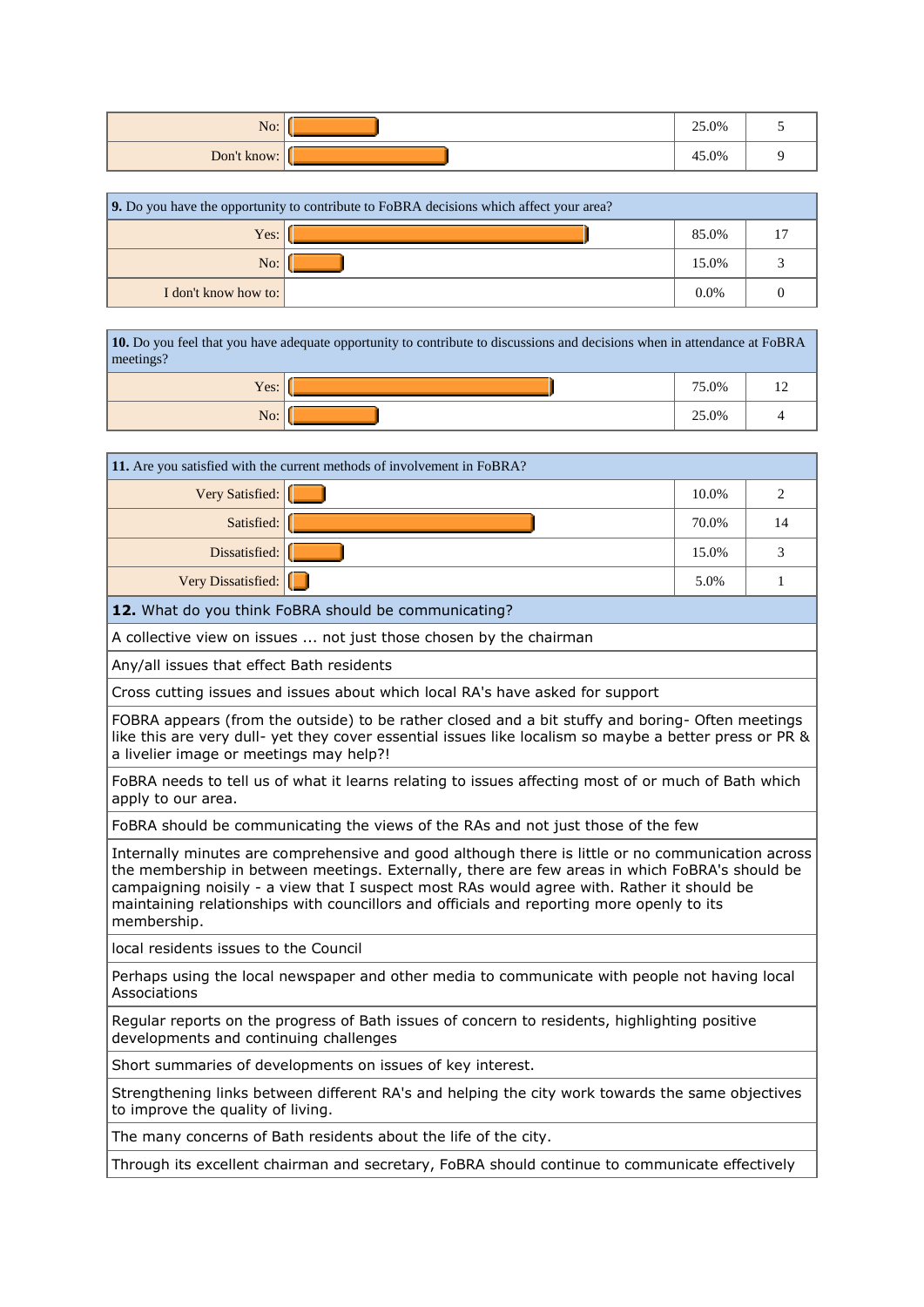well on issues that affect Bath residents.

What residents see as the main priorities for action/improvement on a pan RA basis, what FOBRA is doing to respond, the outcomes achieved through FOBRA activity

13. How could communication from FoBRA be improved?

An informed newsletter about current events which RAs could forward by email to their members.

As above, and to continue what it is doing

Existing communication very good

Fobra communicates too much and too often. It should be asking RA's what sort of communications would best support their work

Maybe by using other forms of media and some visuals or even some films/clips to enliven the information.The idea of bullet pointing the main items or issues on the minutes certainly helps busy people.

More press coverage

Much more attention to the individual Chairmen of RAs

our RA sends 1 rep to the FoBRA who then reports back to us, works ok for us.

See above

Sharper, more focussed on elements set out in my response to the previous question

The summary sheet is more interesting than the detailed minutes for non attendees

there is little or no room for communication upwards

They do a pretty good job of this.

Think communication is good - Twitter etc.

**14.** Do you agree or disagree with the following statements?

**14.a.** FoBRA actions directly affect my neighbourhood/local area

| Strongly agree:           |                                                                                             | 0.0%  | 0              |
|---------------------------|---------------------------------------------------------------------------------------------|-------|----------------|
| Agree:                    |                                                                                             | 61.9% | 13             |
| Disagree:                 |                                                                                             | 14.3% | 3              |
| Strongly Disagree:        | L                                                                                           | 4.8%  | 1              |
| Don't know:               |                                                                                             | 19.0% | 4              |
|                           | 14.b. FoBRA actions are relevant to my neighbourhood/local area                             |       |                |
| Strongly agree:           |                                                                                             | 0.0%  | 0              |
| Agree:                    |                                                                                             | 72.7% | 16             |
| Disagree:                 |                                                                                             | 18.2% | 4              |
| <b>Strongly Disagree:</b> |                                                                                             | 0.0%  | 0              |
| Don't know:               |                                                                                             | 9.1%  | $\overline{2}$ |
|                           | 14.c. I understand the lines of communication that allows my viewpoint to be taken to FoBRA |       |                |
| Strongly agree:           | U                                                                                           | 4.8%  | 1              |
| Agree:                    |                                                                                             | 85.7% | 18             |
| Disagree: $\Box$          |                                                                                             | 4.8%  | 1              |
| Strongly Disagree: [1]    |                                                                                             | 4.8%  | $\mathbf{1}$   |
| Don't know:               |                                                                                             | 0.0%  | 0              |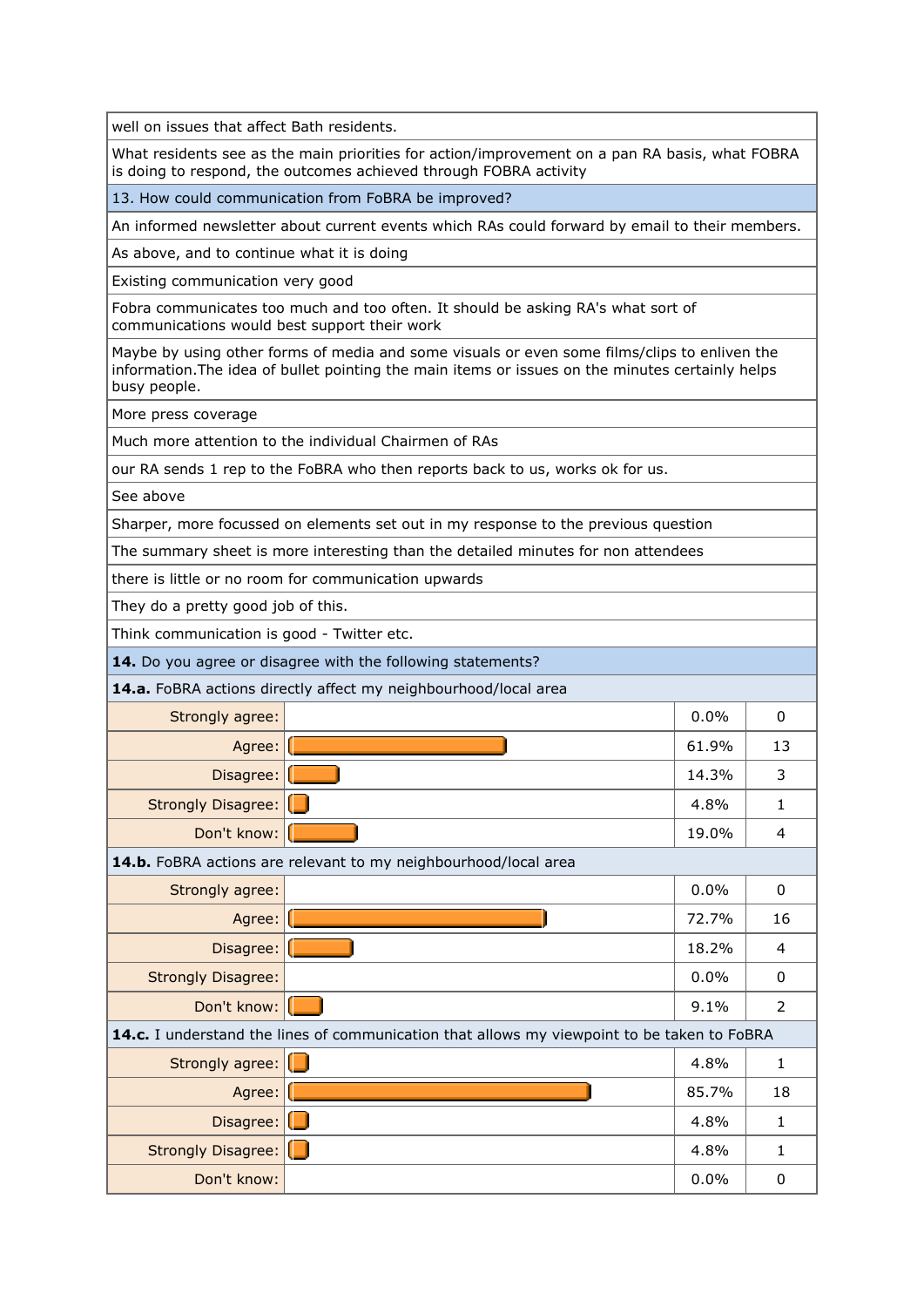| 14.d. I understand the lines of communication that inform me about FoBRAs actions. |                                                             |                |  |
|------------------------------------------------------------------------------------|-------------------------------------------------------------|----------------|--|
| Strongly agree:                                                                    | 4.5%<br>U                                                   | $\mathbf{1}$   |  |
| Agree:                                                                             | 81.8%                                                       | 18             |  |
| Disagree:                                                                          | 9.1%                                                        | $\overline{2}$ |  |
| <b>Strongly Disagree:</b>                                                          | 0.0%                                                        | $\Omega$       |  |
| Don't know:                                                                        | 4.5%<br>1 I                                                 | $\mathbf{1}$   |  |
|                                                                                    | 14.e. FoBRA communicates effectively on what they are doing |                |  |
| Strongly agree:                                                                    | 9.5%                                                        | $\overline{2}$ |  |
| Agree:                                                                             | 47.6%                                                       | 10             |  |
| Disagree:                                                                          | 28.6%                                                       | 6              |  |
| <b>Strongly Disagree:</b>                                                          | 9.5%                                                        | $\overline{2}$ |  |
| Don't know:                                                                        | 4.8%                                                        | $\mathbf{1}$   |  |
|                                                                                    | 14.f. I trust the information I receive from FoBRA          |                |  |
| Strongly agree:                                                                    | 19.0%                                                       | $\overline{4}$ |  |
| Agree:                                                                             | 57.1%                                                       | 12             |  |
| Disagree:                                                                          | 14.3%                                                       | 3              |  |
| <b>Strongly Disagree:</b>                                                          | 0.0%                                                        | $\mathbf 0$    |  |
| Don't know:                                                                        | 9.5%                                                        | $\overline{2}$ |  |
|                                                                                    | 14.g. FoBRA is a fair and representative organisation       |                |  |
| Strongly agree:                                                                    | 9.1%                                                        | $\overline{2}$ |  |
| Agree:                                                                             | 36.4%                                                       | 8              |  |
| Disagree:                                                                          | 18.2%                                                       | 4              |  |
| <b>Strongly Disagree:</b>                                                          | 0.0%                                                        | $\Omega$       |  |
| Don't know:                                                                        | 36.4%                                                       | 8              |  |
|                                                                                    | 14.h. FoBRA is representative of its entire membership      |                |  |
| Strongly agree:                                                                    | 0.0%                                                        | $\mathbf 0$    |  |
| Agree:                                                                             | 27.3%                                                       | 6              |  |
| Disagree:                                                                          | 18.2%                                                       | 4              |  |
| Strongly Disagree:                                                                 | 22.7%                                                       | 5              |  |
| Don't know:                                                                        | 31.8%                                                       | 7              |  |
| 14.i. FoBRA has a place in Bath today                                              |                                                             |                |  |
| Strongly agree:                                                                    | 36.4%                                                       | 8              |  |
| Agree:                                                                             | 50.0%                                                       | 11             |  |
| Disagree:                                                                          | 0.0%                                                        | 0              |  |
| <b>Strongly Disagree:</b>                                                          | 0.0%                                                        | 0              |  |
| Don't know:                                                                        | 13.6%                                                       | 3              |  |
| 15. Please put down three positive things about FoBRA:                             |                                                             |                |  |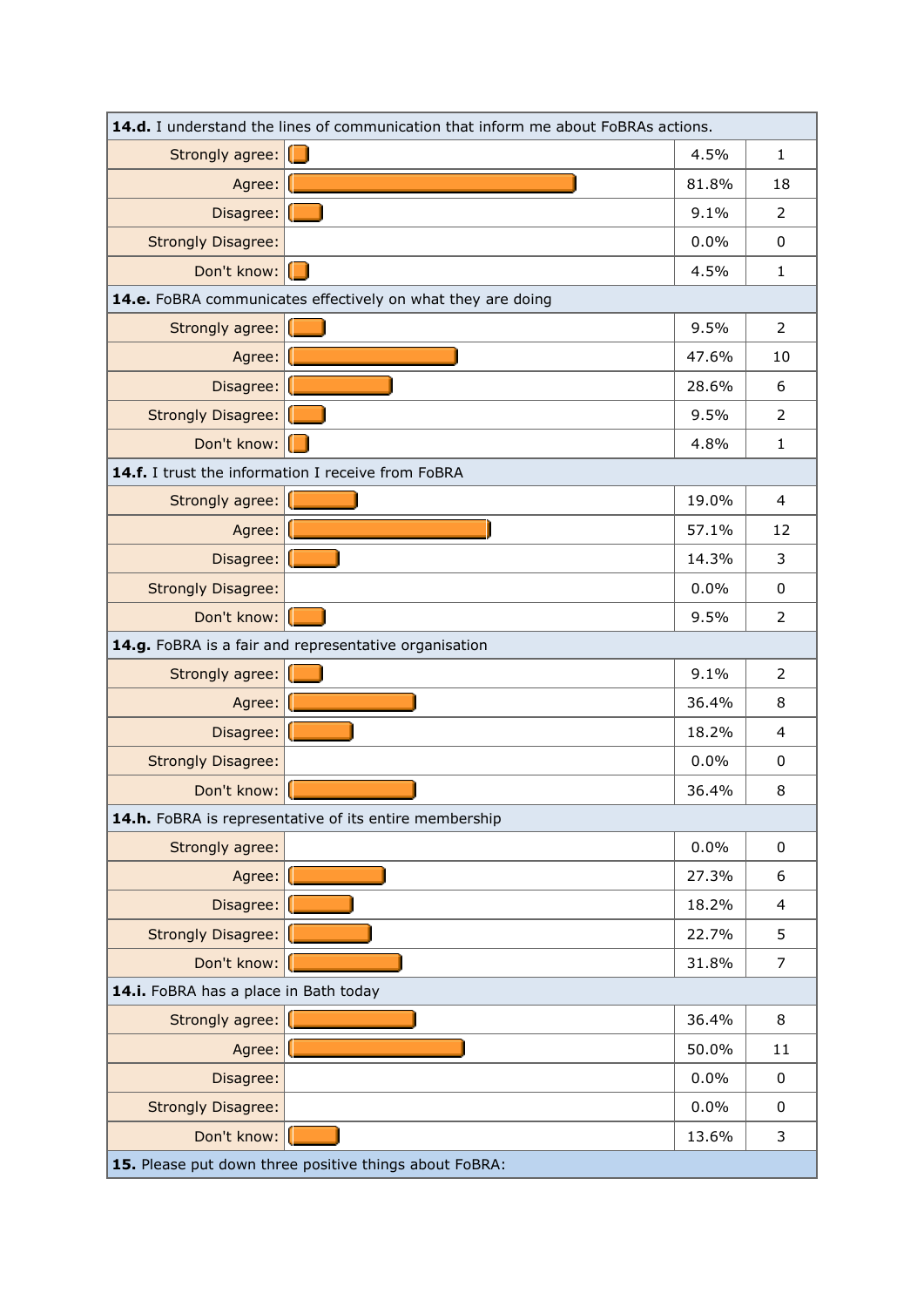\* FoBRA has a very good chairman \* FoBRA has an outstanding secretary \* FoBRA has developed a good reputation with Bath's movers and shakers

1. Ability to influence Bath's decision makers. 2. Ability to reflect member associations' views. 3. Well organised and chaired

1. Excellently chaired meetings 2. Good discussions 3. An ability to tackle serious problems

1. Has talent and experience around its table 2. Membership manages to keep the agenda reasonably focused in the face of the chairman's ambitions.

Bringing together residents views from a range of RAs

Brings RA's together

Can do more than individual associations.

Everyone should have a voice- I think it encourages wide membership It's great that people volunteer their time for it

FoBRA has the potential to influence council thinking

Has influence with BANES A channel for residents/BANES dialogue focuses attention on the city's interest within BANES

Has the potential to influence direction of council

it is a focus for the RAs in Bath it can enable a coherent response to local issues

Opportunity to meet and discuss matters with like-minded residents' representatives. Has tenuous but worthwhile positive relationship with B&NES and minor rights of being consulted (sometimes)

The officers are very communicative (by email) Meetings are frequent enough but also not too frequent to become too much of a commitment The core FoBRA attendees know each other well

the voice of local residents source of current information on local issues non political

16. Please put down three ways in which FoBRA could improve:

\* FoBRA is not democratically elected as B&NES is, and should not set itself up against the Council on major matters of policy unless there are special factors at play which are preventing the Council from performing its role. \* FoBRA is a committee of individual associations: it should leave matters affecting only or mainly the area of one or two particular associations to those associations, and confine itself to issues where collaboration is important. \* FoBRA should recognise how little it is valued by many individual members of its member associations.

1. Consult more widely on matters affecting all associations before attempts are made either to influence or inform Bath's decision makers. 2. Convene meetings at a more convenient time. 3. Encourage more Bath residents to form residents' associations

1. Younger more diverse members. 2. Less dogmatic chairman.

Become more bottom up in in its operation Stick to its priorities Focus better

Could sort out reasons for its being and clarify its objectives.

Develop and communicate a FOBRA view on issues

discuss and agree co-ordinated action

Encourage younger members to attend meetings (there wasn't much of a demographic range at the meeting I attended - with most being older, white and male) Avoid too much `process' ie send an email saying the Chair has got a meeting with the Chief Exec of BANES this week has anybody got anything they'd like him to raise? (and let people respond by email, rather than wait for formal meetings etc) Work harder to help more Residents to form associations and get them on board as part of FoBRA

I wonder how representative the membership is, age and class-wise,how many ethnic minority members or younger members are there? I suspect it could modernise its image and use smart technology to reach a wider audience. Booking a lively speaker for a brief introduction at meetings may liven things up...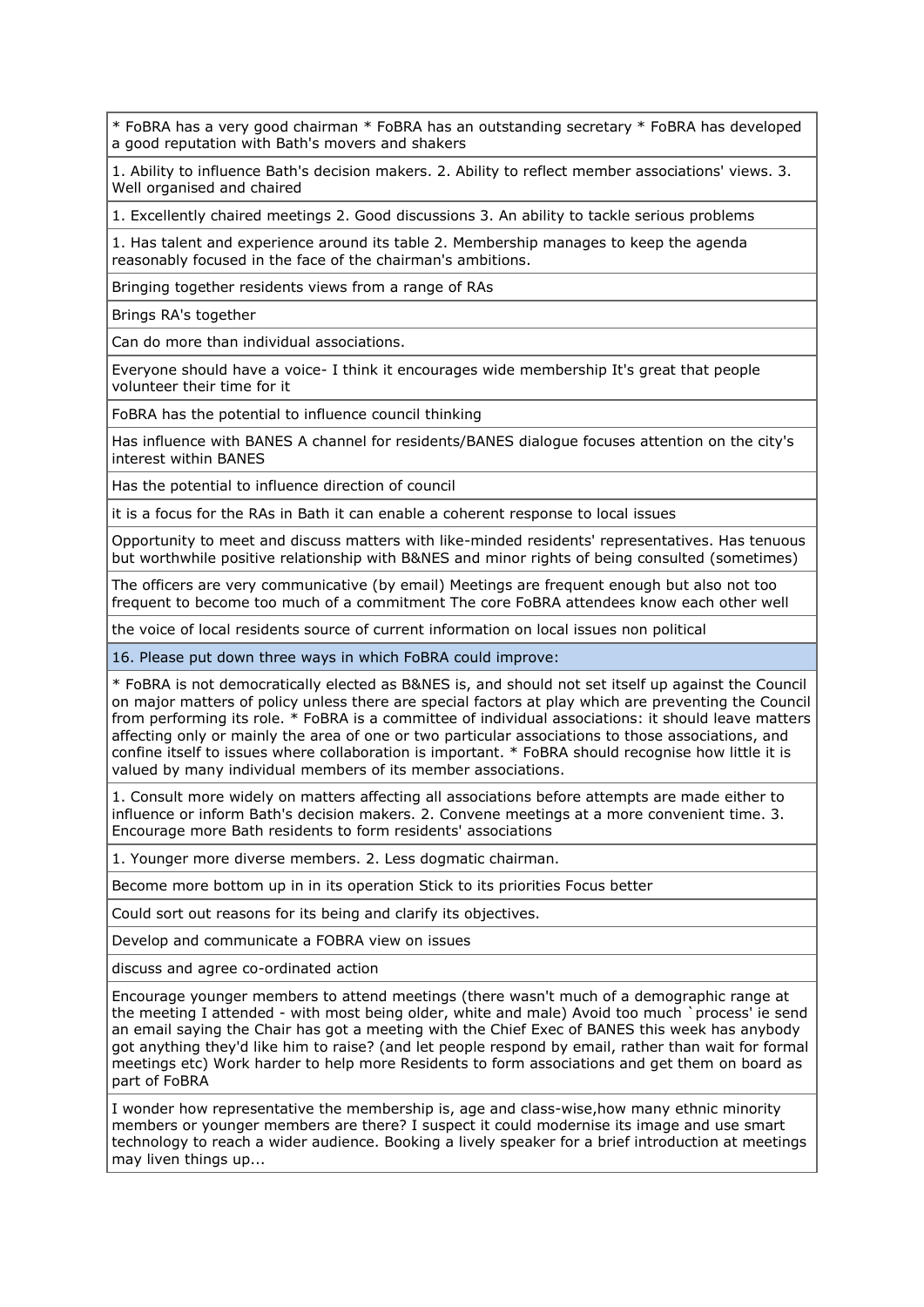Identify the do-able ie where it can reasonably expect results beneficial to residents develop the relationship with BANES so as to understand more precisely the analysis behind BANES policies and the budget constraints it faces Better understand BANES budget making

Keep us informed without the need to attend meetings.

listening to the opinions of RAs acting on them

Produce an action plan and focus its efforts on its delivery. Communicate progress and outcomes. Don't try to "eat the elephant"-much greater focus please

17. Do you have any further comments you would like to pass on about FoBRA?

FoBRA attempts to sit on the fence on most issues and thus misses the opportuntity of influencing outcomes

It needs to realistic about it's areas of influence and should probably generally work on smaller issues rather than tackling major issues over which it cannot realistically have influence. However, I feel this has recently possibly been learnt.

No

regarding communication with Fobra it is only effective in our assoc. as we have an active committee member who keeps us up to date. I am not sure how you could communicate with individual RAs without this set up.

Summary at the front of the minutes is welcome-but I personally am not clear about what FOBRA has actually achieved in the past year. Is it just talking and no action?

The use of the Likert scale in this form is unhelpful in some respects. For example, "FoBRA actions are relevant to my neighbourhood/local area", "FoBRA is a fair and representative organisation" and "FoBRA is representative of its entire membership" demand the response "sometimes", not "agree" or "disagree" or "don't know".

They do need to serve better wine at their dos when people are paying a tenner to attend!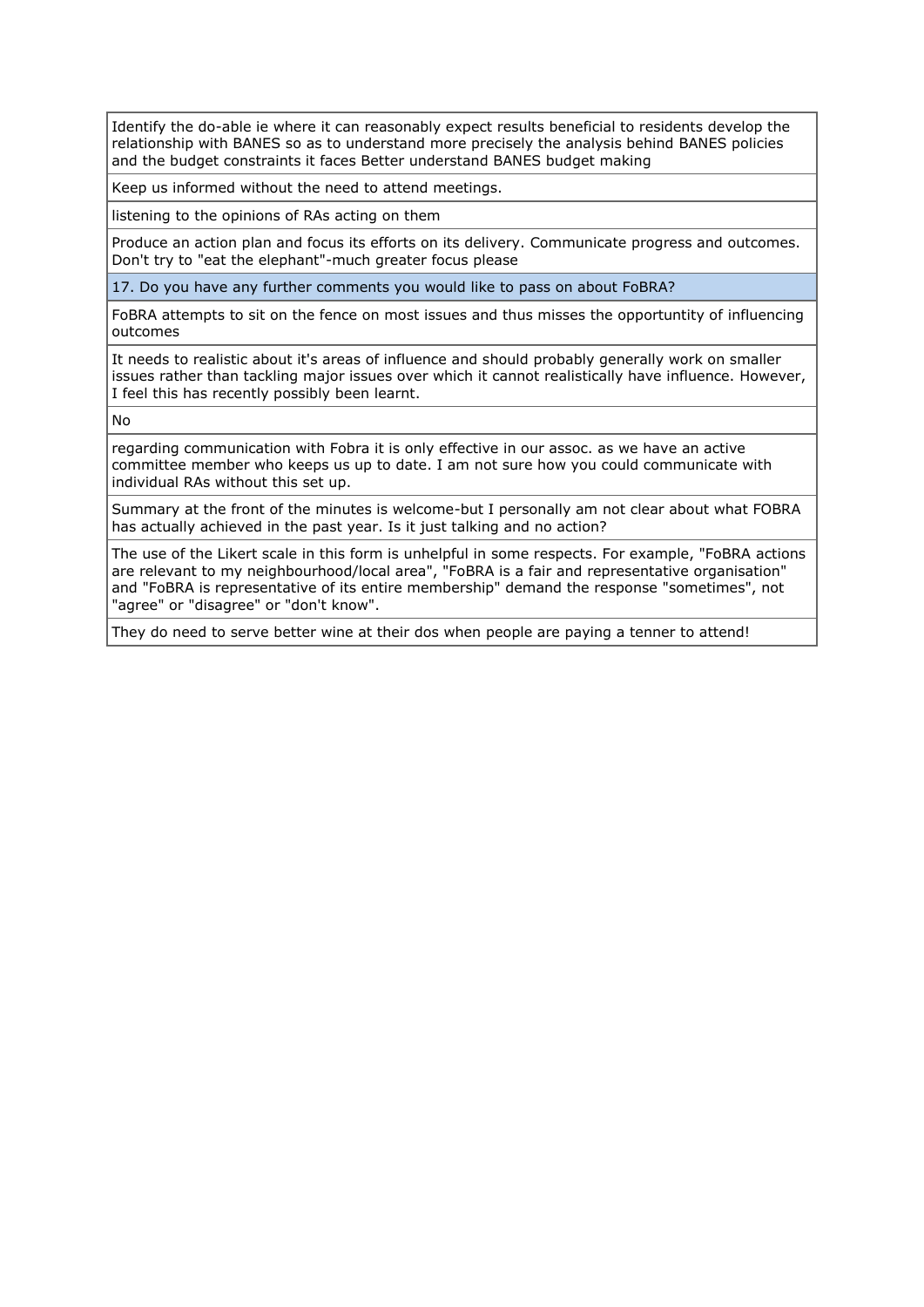# **FoBRA Impact Assessment –External Individuals**

# **10 Total Respondents**

| 1. What body do you work for?                       |         |          |  |
|-----------------------------------------------------|---------|----------|--|
| <b>B&amp;NES</b>                                    |         |          |  |
| B&NES                                               |         |          |  |
| <b>Banes</b>                                        |         |          |  |
| Bath & North East Somerset Council                  |         |          |  |
| Bath & North East Somerset Council                  |         |          |  |
| Council                                             |         |          |  |
| Small Business Focus / Entrepreneurs' Club of B&NES |         |          |  |
| 2. What is your role within this body?              |         |          |  |
| Chairman in each case                               |         |          |  |
| Councillor                                          |         |          |  |
| Councillor                                          |         |          |  |
| Councillor                                          |         |          |  |
| Councillor                                          |         |          |  |
| Councillor                                          |         |          |  |
| Divisional Director of Environmental Services       |         |          |  |
| 3. Are you familiar with FoBRA as an organisation?  |         |          |  |
| Yes:                                                | 100.0%  | 8        |  |
| No:                                                 | $0.0\%$ | $\Omega$ |  |

| 4. Which of the below FoBRA objectives are you aware of?                                                                              |                                                                                                                       |     |   |  |  |
|---------------------------------------------------------------------------------------------------------------------------------------|-----------------------------------------------------------------------------------------------------------------------|-----|---|--|--|
| <b>4.a.</b> To get the Council to deliver on a plan to deal with transport and pollution in Bath                                      |                                                                                                                       |     |   |  |  |
| Please tick as many as<br>appropriate:                                                                                                |                                                                                                                       | n/a |   |  |  |
|                                                                                                                                       | 4.b. To create a better city centre environment which balances the interests of people who live, work and visit there |     |   |  |  |
| Please tick as many as<br>appropriate:                                                                                                |                                                                                                                       | n/a | 8 |  |  |
|                                                                                                                                       | 4.c. To support the implementation of a strategy to enhance the public realm without creating unintended side-effects |     |   |  |  |
| Please tick as many as<br>appropriate:                                                                                                |                                                                                                                       | n/a |   |  |  |
| <b>4.d.</b> To press for adoption of a parking strategy which gives all residents a fair deal                                         |                                                                                                                       |     |   |  |  |
| Please tick as many as<br>appropriate:                                                                                                |                                                                                                                       | n/a |   |  |  |
| 4.e. To comment on planning proposals which have a wide impact on residents, an press for adoption of a satisfactory core<br>strategy |                                                                                                                       |     |   |  |  |
| Please tick as many as<br>appropriate:                                                                                                |                                                                                                                       | n/a | 6 |  |  |
| 4.f. To continue to press for effective arrangements to maintain the cleanliness of the city's streets in central and outer areas     |                                                                                                                       |     |   |  |  |
| Please tick as many as                                                                                                                |                                                                                                                       | n/a |   |  |  |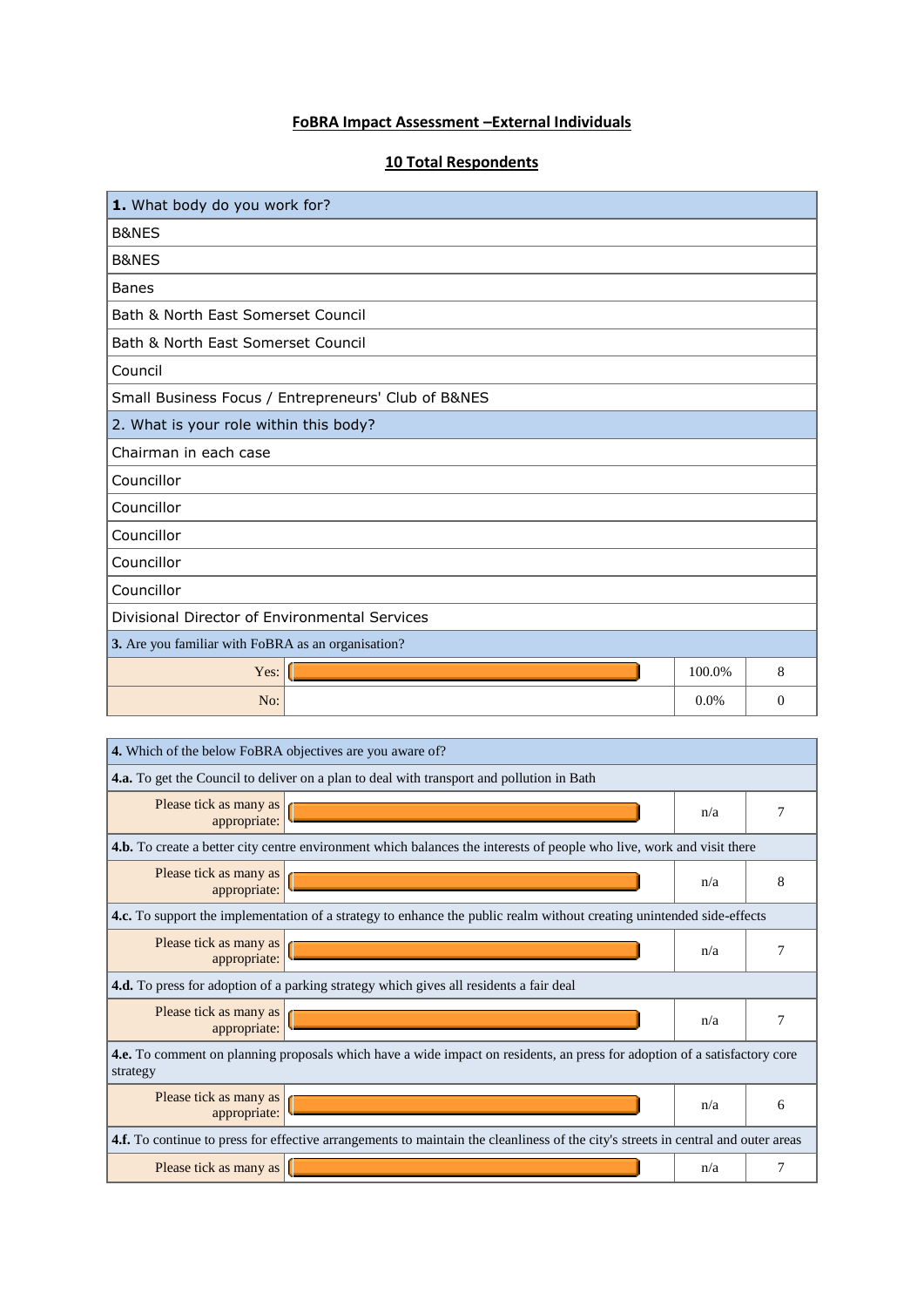| appropriate:                                                                                                         |                                                                                          |        |              |  |  |
|----------------------------------------------------------------------------------------------------------------------|------------------------------------------------------------------------------------------|--------|--------------|--|--|
| 4.g. I am not aware of any of the above                                                                              |                                                                                          |        |              |  |  |
| Please tick as many as<br>appropriate:                                                                               |                                                                                          | n/a    | $\mathbf{0}$ |  |  |
|                                                                                                                      | 5. How do you currently communicate with FoBRA?                                          |        |              |  |  |
| 4                                                                                                                    |                                                                                          |        |              |  |  |
| email                                                                                                                |                                                                                          |        |              |  |  |
| Email                                                                                                                |                                                                                          |        |              |  |  |
| email or speaking with membeers                                                                                      |                                                                                          |        |              |  |  |
| Henry Brown/ email                                                                                                   |                                                                                          |        |              |  |  |
|                                                                                                                      | Occasionally encounter 'FoBRA' people at meetings etc                                    |        |              |  |  |
| Person-to-Person via Henry or Robin, per Email                                                                       |                                                                                          |        |              |  |  |
|                                                                                                                      | 6. Do you feel the current level of communication from FoBRA is suitable for your needs? |        |              |  |  |
| Yes:                                                                                                                 |                                                                                          | 100.0% | 8            |  |  |
| No:                                                                                                                  |                                                                                          | 0.0%   | 0            |  |  |
| I don't need to<br>communicate with<br>FoBRA:                                                                        |                                                                                          | 0.0%   | 0            |  |  |
|                                                                                                                      | 7. How could communication from FoBRA be improved?                                       |        |              |  |  |
| Depends on level of cooperation                                                                                      |                                                                                          |        |              |  |  |
| Do you use Social Media                                                                                              |                                                                                          |        |              |  |  |
|                                                                                                                      | email upodates to outside stakeholders with an opt out if they decide                    |        |              |  |  |
|                                                                                                                      | 8. In your opinion, how do you feel the Bath community benefits from FoBRA?              |        |              |  |  |
|                                                                                                                      | By attempting to provide one voice across all RAs                                        |        |              |  |  |
| By expressing views from a city wide perspective on behalf of a representative cross-section of the<br>population    |                                                                                          |        |              |  |  |
|                                                                                                                      | FOBRA gives the residents a voice which would otherwise go unheeded                      |        |              |  |  |
| FOBRA's members appear to come mainly from the 65+ age group and on the whole inactive once<br>they have signed up.  |                                                                                          |        |              |  |  |
|                                                                                                                      | It's useful to have a strong voice for the residents associations.                       |        |              |  |  |
| Provides a voice for residents and an opportunity for representations to be made on issues<br>affecting local people |                                                                                          |        |              |  |  |
|                                                                                                                      | The members represent residents of Bath wherever they think necessary                    |        |              |  |  |
|                                                                                                                      | 9. Do you agree or disagree with the following statements?                               |        |              |  |  |
| 9.a. We would always communicate with FoBRA on any key political decisions relating to local<br>residents            |                                                                                          |        |              |  |  |
| Strongly agree:                                                                                                      |                                                                                          | 0.0%   | 0            |  |  |
| Agree:                                                                                                               |                                                                                          | 75.0%  | 6            |  |  |
| Disagree:                                                                                                            |                                                                                          | 12.5%  | 1            |  |  |
| <b>Strongly Disagree:</b>                                                                                            |                                                                                          | 0.0%   | 0            |  |  |
| Don't know:                                                                                                          |                                                                                          | 12.5%  | 1            |  |  |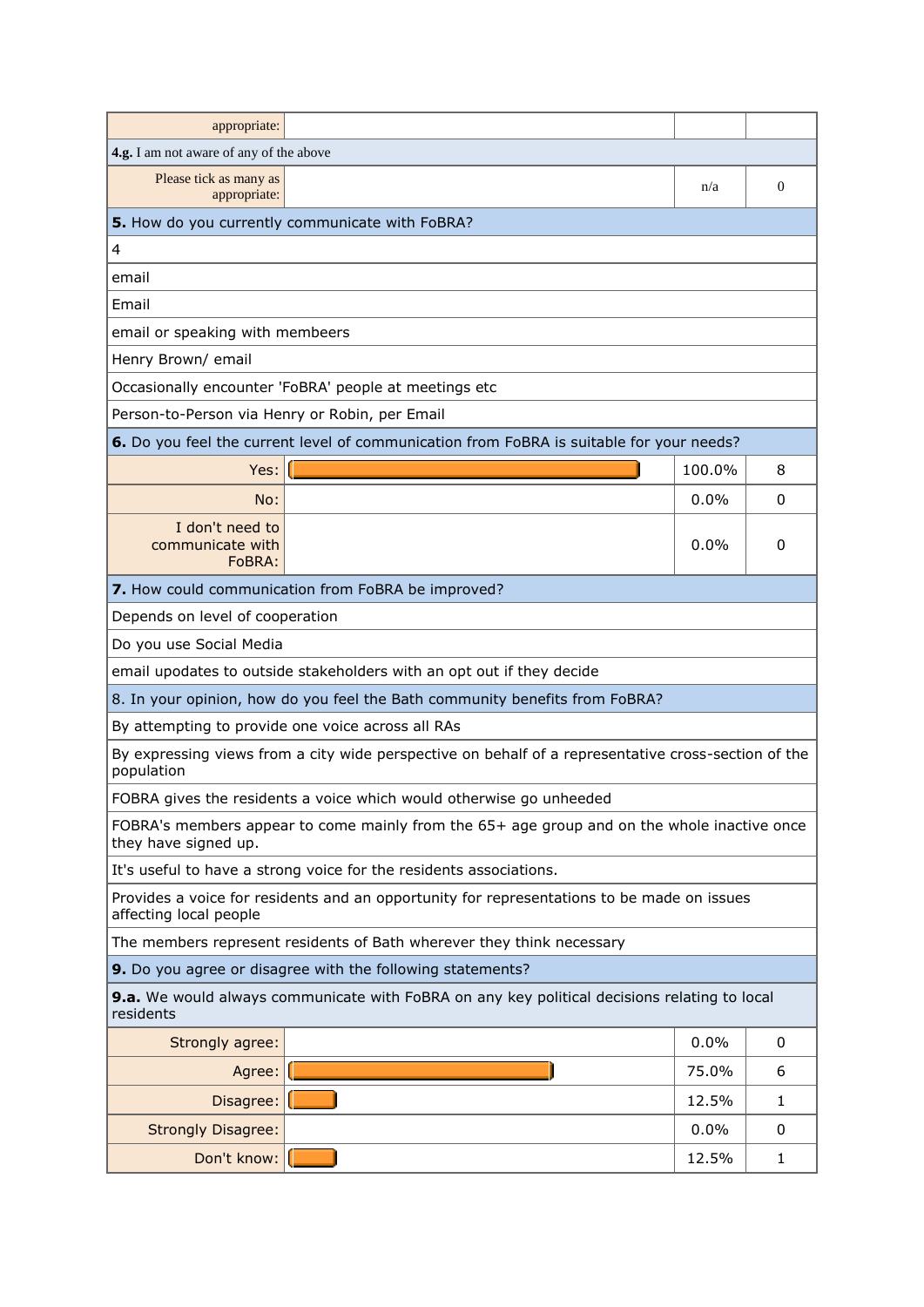| 9.b. FoBRA is a fair and representative organisation, run on democratic lines                                                                                                                     |                                                                 |       |                |  |
|---------------------------------------------------------------------------------------------------------------------------------------------------------------------------------------------------|-----------------------------------------------------------------|-------|----------------|--|
| Strongly agree:                                                                                                                                                                                   |                                                                 | 12.5% | $\mathbf{1}$   |  |
| Agree:                                                                                                                                                                                            |                                                                 | 25.0% | 2              |  |
| Disagree:                                                                                                                                                                                         |                                                                 | 12.5% | $\mathbf{1}$   |  |
| <b>Strongly Disagree:</b>                                                                                                                                                                         |                                                                 | 0.0%  | 0              |  |
| Don't know:                                                                                                                                                                                       |                                                                 | 50.0% | $\overline{4}$ |  |
|                                                                                                                                                                                                   | 9.c. FoBRA is representative of its entire membership           |       |                |  |
| Strongly agree:                                                                                                                                                                                   |                                                                 | 0.0%  | 0              |  |
| Agree:                                                                                                                                                                                            |                                                                 | 50.0% | 4              |  |
| Disagree:                                                                                                                                                                                         |                                                                 | 12.5% | $\mathbf{1}$   |  |
| <b>Strongly Disagree:</b>                                                                                                                                                                         |                                                                 | 0.0%  | 0              |  |
| Don't know:                                                                                                                                                                                       |                                                                 | 37.5% | 3              |  |
| 9.d. I trust the information I receive from FoBRA                                                                                                                                                 |                                                                 |       |                |  |
| Strongly agree:                                                                                                                                                                                   |                                                                 | 0.0%  | 0              |  |
| Agree:                                                                                                                                                                                            |                                                                 | 87.5% | 7              |  |
| Disagree:                                                                                                                                                                                         |                                                                 | 0.0%  | $\mathbf{0}$   |  |
| <b>Strongly Disagree:</b>                                                                                                                                                                         |                                                                 | 0.0%  | 0              |  |
| Don't know:                                                                                                                                                                                       |                                                                 | 12.5% | $\mathbf{1}$   |  |
| 9.e. FoBRA has a place in Bath today                                                                                                                                                              |                                                                 |       |                |  |
| Strongly agree:                                                                                                                                                                                   |                                                                 | 62.5% | 5              |  |
| Agree:                                                                                                                                                                                            |                                                                 | 37.5% | 3              |  |
| Disagree:                                                                                                                                                                                         |                                                                 | 0.0%  | 0              |  |
| <b>Strongly Disagree:</b>                                                                                                                                                                         |                                                                 | 0.0%  | 0              |  |
| Don't know:                                                                                                                                                                                       |                                                                 | 0.0%  | 0              |  |
|                                                                                                                                                                                                   | 10. Please put down three positive things about FoBRA:          |       |                |  |
|                                                                                                                                                                                                   | A strong leadership Good ideas A figurehead for the residents   |       |                |  |
|                                                                                                                                                                                                   | community representation lobbying voice resident representation |       |                |  |
| It does try.                                                                                                                                                                                      |                                                                 |       |                |  |
| It takes a generally balanced position on problems, which are not susceptible to a quick fix It<br>publishes many good papers It has a large membership of constituent associations               |                                                                 |       |                |  |
| 11. Please put down three ways in which FoBRA could improve:                                                                                                                                      |                                                                 |       |                |  |
| a more widspread membership                                                                                                                                                                       |                                                                 |       |                |  |
| Be more politically neutral.                                                                                                                                                                      |                                                                 |       |                |  |
| Encourage the establishment of residents associations in those parts of the city where they are few<br>or nox-existant.                                                                           |                                                                 |       |                |  |
| more consultation within residents groups                                                                                                                                                         |                                                                 |       |                |  |
| More understanding of business needs is imperative. Encouragement of younger residents who are<br>more willing to become active. More emphasis on the working population rather than the retired. |                                                                 |       |                |  |
| 12. Do you have any further comments you would like to pass on about FoBRA?                                                                                                                       |                                                                 |       |                |  |